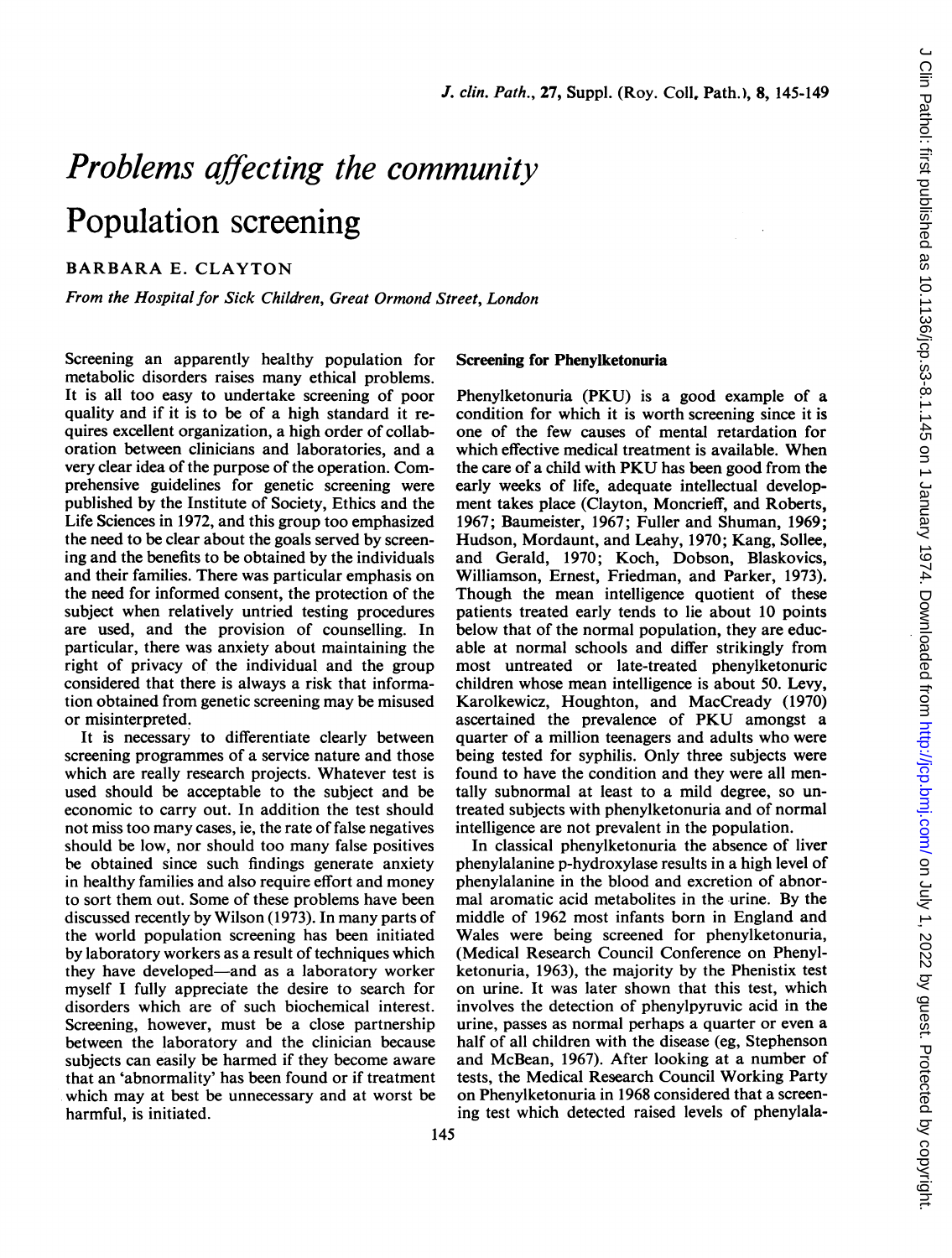nine in blood would be more satisfactory, and recommended the Guthrie test as particularly applicable. As a result of this report the Department of Health and Social Security recommended in HM(69) 72 that Phenistix testing of infants should be replaced by the Guthrie test on blood (Guthrie, 1961; Guthrie and Susi, 1963). Some areas use other methods for detecting raised phenylalanine in blood and these are equally satisfactory. This policy has produced most encouraging results as shown in tables <sup>I</sup> and II which are based on data obtained from the MRC/DHSS Phenylketonuria Register (Hudson and Hawcroft, 1973). It has also raised many problems, since infants with phenylalanine levels lower than those seen in classical PKU are detected bythe screening procedure. Although figures for the birth frequency of classical PKU are quoted in the literature (eg, for the UK see Carter, 1973), they should be interpreted with caution in view of the increasing realization of the genetic heterogeneity of the condition. It may be only after several months of treatment that it becomes apparent that an infant is not behaving like a classical case of phenylketonuria. The system for the conversion of phenylalanine to tyrosine is a complex one involving a pteridine cofactor and dihydropteridine reductase in addition to the phenylalanine p-hydroxylase. In addition, tyrosine: alpha-ketoglutarate and phenylalanine: pyruvate aminotransferases and aromatic alpha-ketoacid reductase are involved in the conversion of phenylalanine to tyrosine (McLean, Marwick, and Clayton, 1973). Unfortunately these enzymes occur only in liver and this has inhibited their study in atypical phenylketonuria and hyperphenylalaninaemia.

The detection of phenylketonuria by the Guthrie test is economically attractive. To screen each infant in north London for raised phenylalanine, raised methionine (to detect homocystinuria), and raised histidine (to detect histidinaemia) a research project costs 6-9p; this covers staff and materials in the laboratory. The cost of detecting an infant with phenlketonuria is thus about £700. In view of the fact that patients with untreated phenylketonuria are generally of such low intelligence that they ultimately require institutional care for many years, the screening service is of economic benefit to the community. A successful screening programme may shift the need for resources and finance from one part of the National Health Service to another. For example, with the larger numbers of early diagnosed infants with phenylketonuria, there is a steadily increasing workload for the paediatrician, dietitian, biochemist, and psychiatrist. On the other hand, the number of late detected patients presenting with mental retardation has fallen in a most gratifying way and the need for institutional care for patients with phenylketonuria as they reach their teens is steadily becoming less.

#### Screening for Histidinaemia

There are inherited conditions with definite biochemical abnormalities, the clinical significance of

| Year of Birth | <b>Under 4 Months</b> | 4-12 Months | Over 1 Year | Total |  |
|---------------|-----------------------|-------------|-------------|-------|--|
| 1964          | 22                    |             | 10          | 35    |  |
| 1965          | 23                    |             | 10          |       |  |
| 1966          | 29                    |             |             | 39    |  |
| 1967          | 35                    |             |             | 46    |  |
| 1968          | 35                    |             |             | 41    |  |
| 1969          | 42                    |             |             | 48    |  |
| 1970          | 56                    |             |             | 58    |  |
| 1971          | 58                    |             |             | 58    |  |
| 1972          | 40                    |             |             | 40    |  |
| Total         | 340                   | 19          | 43          | 402   |  |

Table I Age when the diagnosis of phenylketonuria was confirmed in the  $UK<sup>1</sup>$ 'From Hudson and Hawcroft (1973)

| <b>Reason Tested</b>              | 1964 | 1965 | 1966 | 1967 | 1968 | 1969 | 1970 | 1971 | 1972 | Total |
|-----------------------------------|------|------|------|------|------|------|------|------|------|-------|
| Routine screening<br>Sibling with | 13   | 15   | 25   | 30   | 30   | 35   | 54   | 55   | 36   | 293   |
| phenylketonuria                   | 9    | 10   |      |      | n    |      |      |      |      | 56    |
| Symptoms                          | 12   | 10   |      | 6    |      | 4    |      |      |      | 48    |
| Other                             |      |      |      | 0    | 0    | 0    |      |      |      |       |
| Not known                         |      |      |      | 0    | 0    | 0    | 0    |      |      |       |
| Total                             | 35   | 37   | 39   | 46   | 41   | 48   | 58   | 56   | 40   | 402   |

Table II Reason for the diagnosis of phenylketonuria in the  $UK<sup>1</sup>$ 'From Hudson and Hawcroft (1973)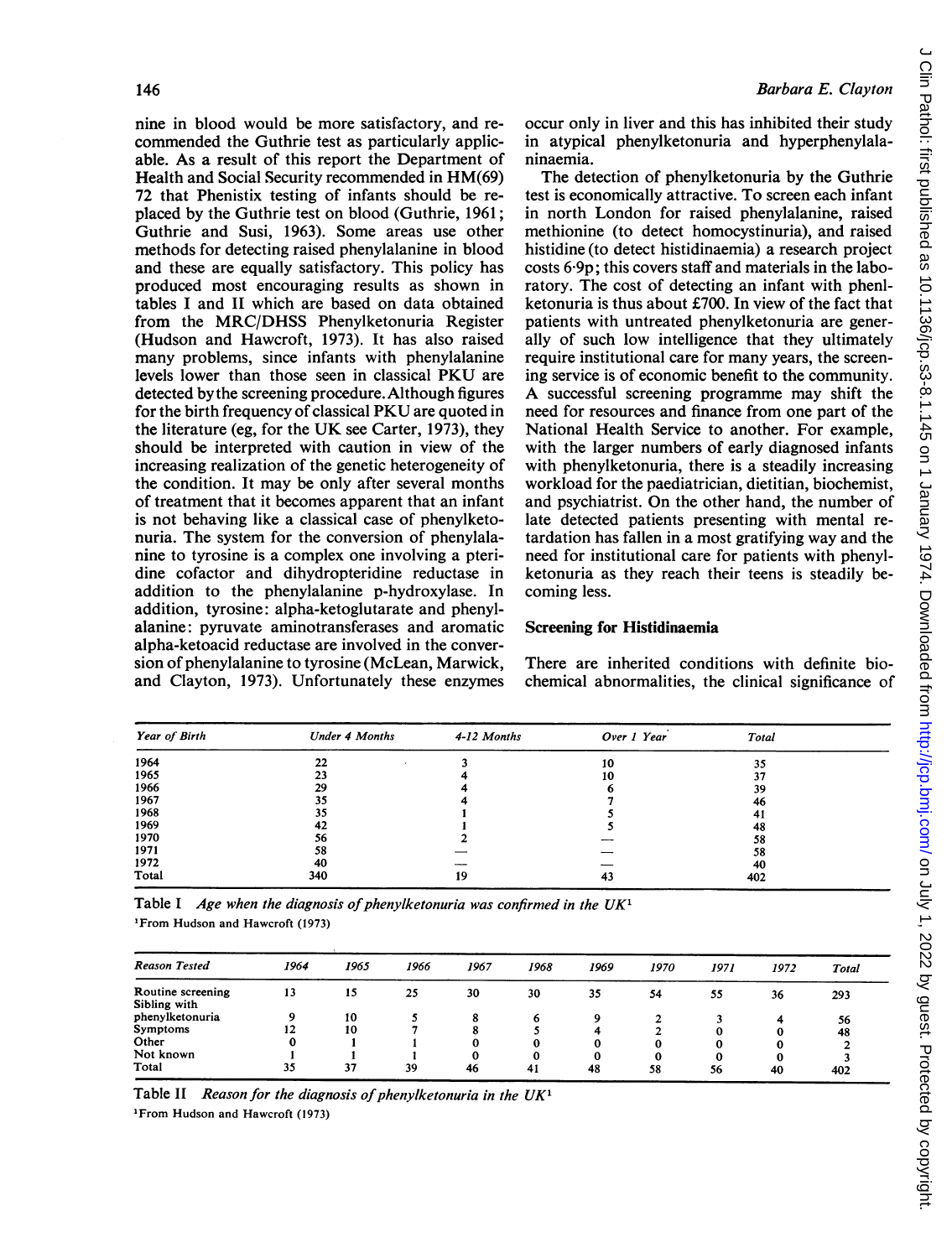which is not understood, and histidinaemia (Ghadimi, Partington, and Hunter, 1961) is a good example. Biochemical findings include increased histidine in plasma and urine, raised urinary excretion of metabolites of histidine, marked reduction in histidine ammonia lyase (histidase) activity and urocanic acid content in the skin, and an abnormal histidine tolerance curve. The biochemical changes have usually been discovered during the investigation of a mentally retarded patient (eg, Wadman, van Sprang, van Stekelenburg, and de Bree, 1967; Gatfield, Knights, Devereux, and Pozsonyi, 1969) and this has led to studies on other members of the family whether retarded or not. Even with this bias to selection, Neville, Bentovim, Clayton, and Shepherd in 1972 found that amongst their own subjects and those in the literature, 28 of 42 with the typical biochemical findings had intelligence within the normal range  $(IO > 80)$ . Although seven had defective speech, Neville et al (1972) agreed with others (Gordon, 1970; Lott, Wheelden, and Levy, 1970) that the evidence does not support the view that there is a specific speech defect in histidinaemia. Neville, Bentovim, Clayton, and Shepherd (1972) also had reservations about the minor psychological abnormalities which some workers have reported in apparently normal histidinaemic subjects (Gatfield et al, 1969; Bruckman, Berry, and Dasenbrock, 1970). In their study Neville et al (1972) could find no biochemical difference between retarded subjects and those of normal intelligence and their frequent coexistence in one family would be against a genetic explanation. It is possible to lower the plasma histidine concentration by means of a low-histidine diet, and Neville et al (1972) obtained adequate biochemical control in three retarded patients aged 3, 12, and <sup>5</sup> years. No dramatic clinical changes were observed though the youngest showed some improvement initially.

When the 'biochemical histidinaemia' is detected during the screening of newborns a complex ethical problem arises. Should the infant be treated? First, the relationship of the biochemical findings to retardation is unknown. Secondly, if dietary treatment is given then it appears that, at best, in more than half the infants, it would be given unnecessarily. If the treatment were harmless, then the problem would be simplified but in fact the diet is potentially dangerous. It is likely to cause severe psychological strains in the child and his family and in any case it may not be optimum for brain growth. Even with the best care, it is known that an early treated patient with phenylketonuria will not be quite as intelligent as his normal siblings. It is not known whether this is due to his disease, to some defect in the diet, or to other factors. If a synthetic diet is

used unnecessarily it may mean that the child does not develop his full intellectual capacity. Neville et al (1972) concluded from their study that there was little justification for the use of a diet in infancy and they suggested that careful follow up of neonates detected by screening would help to solve this difficult problem. Neville, Clayton, and Lilly began to screen for histidinaemia by the Guthrie test in June 1971 (unpublished observations). So far they have detected 19 infants with persistent raised concentrations of histidine in plasma and abnormal metabolites in urine. This is an incidence of about <sup>1</sup> in 11 000 births. Their present age range is from 2 months to 2 years and 9 months, with 15 of them now being over <sup>1</sup> year. They have been seen approximately every six months and at this present preliminary stage no major developmental problems have arisen. There is certainly no justification for screening for this disorder on a national basis. It is a good example of a condition where a careful research study with emphasis on the natural history of the condition is fully justified.

#### Screening for Galactosaemia

Galactosaemia is an excellent example of an inherited condition for which treatment is available (Nadler, Inoye, and Hsia, 1969; Komrower and Lee, 1970) but screening for it presents some problems. Classically the condition has usually presented after the introduction of milk feeds, as failure to thrive with vomiting and diarrhoea and the development of impaired liver function with jaundice. Cataracts may occur within a few days of birth and mental development is retarded. Classical galactosaemia would be diagnosed in such patients by the demonstration of a deficiency of galactose-1-phosphate uridyl transferase in the red cells.

A new genetic abnormality resulting in <sup>a</sup> deficiency of uridyl transferase was described by Beutler, Baluda, Sturgeon, and Day in 1965, and they called this the Duarte variant. Subsequently, and particularly as a result of screening programmes, it has become apparent that there are several genetic forms of galactosaemia and that phenotyping is essential as a follow up of infants giving positive tests. Thus Kelly, Katz, Burns, and Boylan (1970) tested 141402 infants in New York State and identified seven with persistent transferase deficiency. Of these, three were homozygotes, one was probably a homozygote, and three were heterozygotes. Similarly, Kelly, Desjardins, Armerdirg, and Burns (1973) demonstrated five forms of the condition, particularly using serial assays of uridyl transferase and studies of isoenzyme patterns.

There are two tests which have been used exten-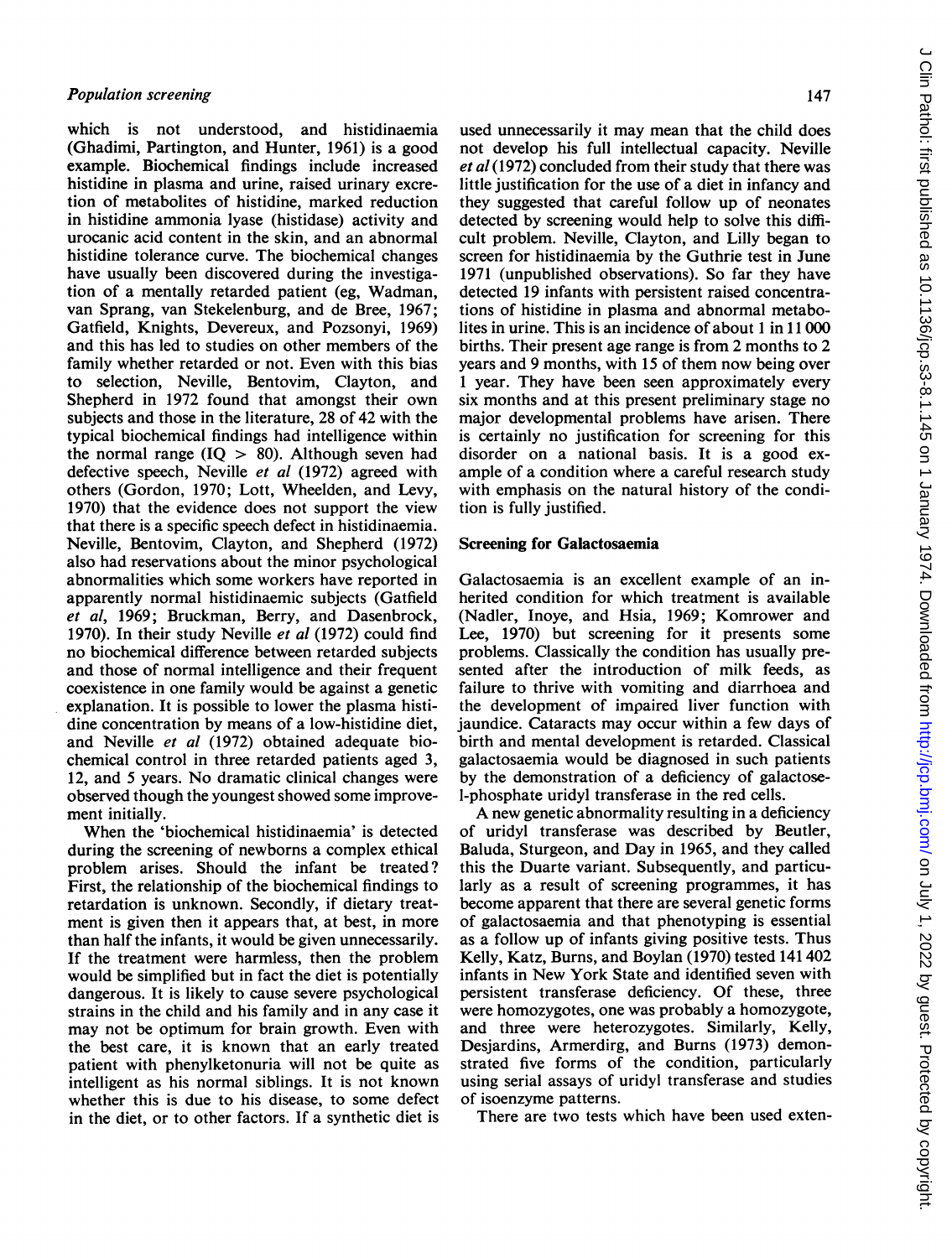sively in screening for galactosaemia: a microbiological assay (Guthrie, 1968) and a fluorescence test (Beutler and Baluda, 1966). The striking finding to emerge from screening programmes is the fact that galactosaemia can in fact be an acute fulminating fatal disease with a particular susceptibility to E. coli infection (Shih, Levy, Karolkewicz, Houghton, Efron, Isselbacher, Beutler, and MacCready, 1971; Scheibenreiter and Thalhammer, 1972). Even though Shih et al (1971) collected the blood samples at 3 to 5 days of age and Scheibenreiter and Thalhammer (1972) at the fifth or sixth day of life, affected infants died before the diagnosis from the screening programme was available. It would therefore appear that screening, if done at all, needs to be on cord blood and reporting of results would have to be rapid. Alternatively, Komrower (1973) has suggested that screening should be confined to all sick newborns and newborn members of families at risk.

#### Screening for Cystic Fibrosis

Cystic fibrosis is the commonest inherited disorder in our population, affecting <sup>1</sup> in every 2000 to 2500 births. Although over the years there has been improvement in the morbidity and mortality of this condition (Lawson, 1972, Mearns, 1972), it is difficult to assess how much of this is due to earlier diagnosis and treatment and how much is the result of general improvements in living standards (Brimblecombe and Chamberlain, 1973). For a number of centres in the USA, Warwick and Pogue (1969) found that only  $25\%$  of such children were alive at the age of 20 years. The sweat test (McKendrick, 1962) is the most helpful laboratory test for enabling the clinician to diagnose cystic fibrosis, but it is quite unsuitable as a screening test. An added difficulty is that young infants frequently do not sweat sufficiently in response to pilocarpine administered by iontophoresis and in any case it is an investigation which is often performed very badly (Gibson, 1973). It is essential to obtain a free flow of sweat and it is not advisable to report on samples smaller than 100 mg.

Various tests for screening for cystic fibrosis have been suggested, including the direct reading of the sodium content of unstimulated saliva with a sodium-sensitive electrode, determination of skin chloride with a direct-reading electrode, measurement of the conductivity of sweat and measurement of the sodium content of nails by neutron activation; all of them present problems in the first few weeks of life (Brimblecombe and Chamberlain, 1973).

A more hopeful approach to screening is based on the detection of protein in the meconium of the infant with cystic fibrosis. Green, Clarke, and Schwachman (1958) reported that large amounts of serum protein, particularly albumin, were present in meconiums from patients with cystic fibrosis and since then pilot studies have shown that this is a practical method of screening (eg, Green and Schwachman, 1968; Cain, Deall, and Noble, 1972). Although further experience of this technique in pilot schemes is necessary, screening of the whole infant population for cystic fibrosis is not indicated at present, since this is a disorder with such a severe prognosis. The support of parents and patients by clinicians even in pilot surveys will be a major undertaking, and far more experience on how to handle the situation is required. So far, the basic defect in this disease has not been elucidated, nor is prenatal diagnosis yet a possibility. Unfortunately too, the separation of heterozygotes from homozygotes in population studies is not sufficiently precise to be of practical value (Conover, Bonforte, Hathaway, Paciuc, Conod, Hirschhorn, and Kopel, 1973).

### Screening for Tay-Sachs Disease

In an important project Kaback, Zeiger, Reynolds, and Sonneborn (1974) have studied a further aspect of population screening. Using a semi-automated method for hexosaminidase A in serum, backed up by determinations on white blood cells in selected individuals, they have detected carriers of Tay-Sachs disease. This prospective study was made in the Jewish communities of Baltimore, Maryland, and suburban Washington DC, and in the first year more than 300 carriers were detected amongst over 7000 individuals who volunteered to be tested. Eleven couples, both partners being carriers, were identified none of whom had previously had an affected child. This would enable all the pregnancies of such couples to be monitored for Tay-Sachs disease, and not just pregnancies occurring in families after an affected child had been born previously (O'Brien, Okada, Fillerup, Veath, Adornato, Brenner, and Leroy, 1971). Much information gained in this study will be of value when screening for heterozygotes is extended to other diseases. In particular, young married couples with future plans for children were enthusiastic. It must be remembered however, that not all populations are as health conscious as those in the USA! It does seem likely, however, that heterozygote detection and prenatal screening will play an increasingly important part in the care of individuals and communities.

#### **Conclusions**

The disorders discussed in this paper demonstrate